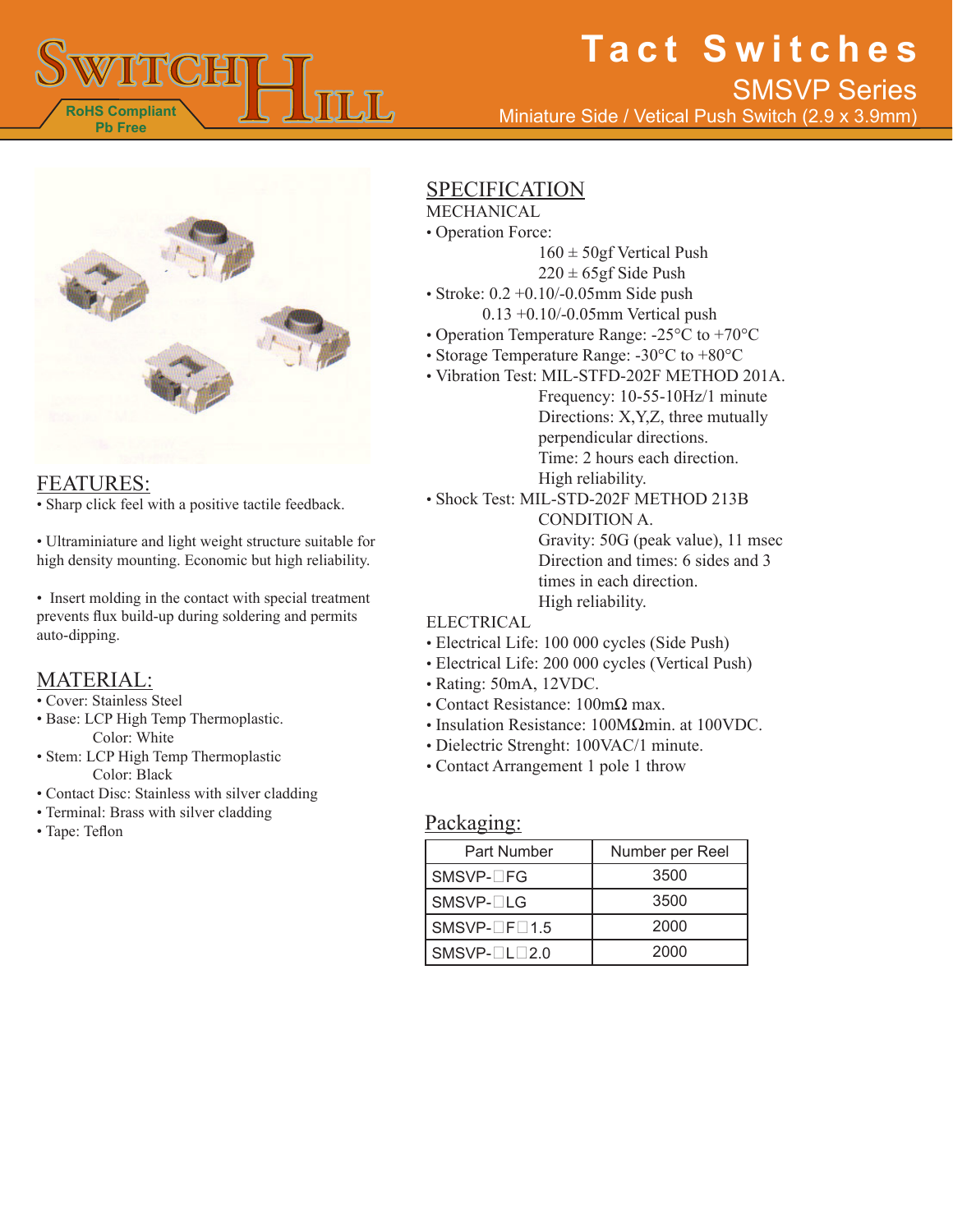

# **Tact Switches**

Miniature Side / Vetical Push Switch (2.9 x 3.9mm) SMSVP Series

## SMSVP-PFG1.5



A<br>{}

 $\frac{\cancel{00.65}^{+8.10}}{[\cancel{0.026}^{0.004}]}$ 

 $\frac{\text{(SR0.60)}}{\text{[SR.024]}}$ 

 $\frac{1.50^{+0.15}_{-0.15}}{0.092_{-0.15}}$ 

 $\frac{1}{2}$ 



HATCHED AREA SHOWS SOLDERING LAND

SMSVP-PLG2.0

 $\begin{array}{r} 0.06 \\ -0.02 \\ \hline 1.004 \\ \hline 1.004 \\ \hline \end{array}$ 







HATCHED AREA SHOWS SOLDERING LAND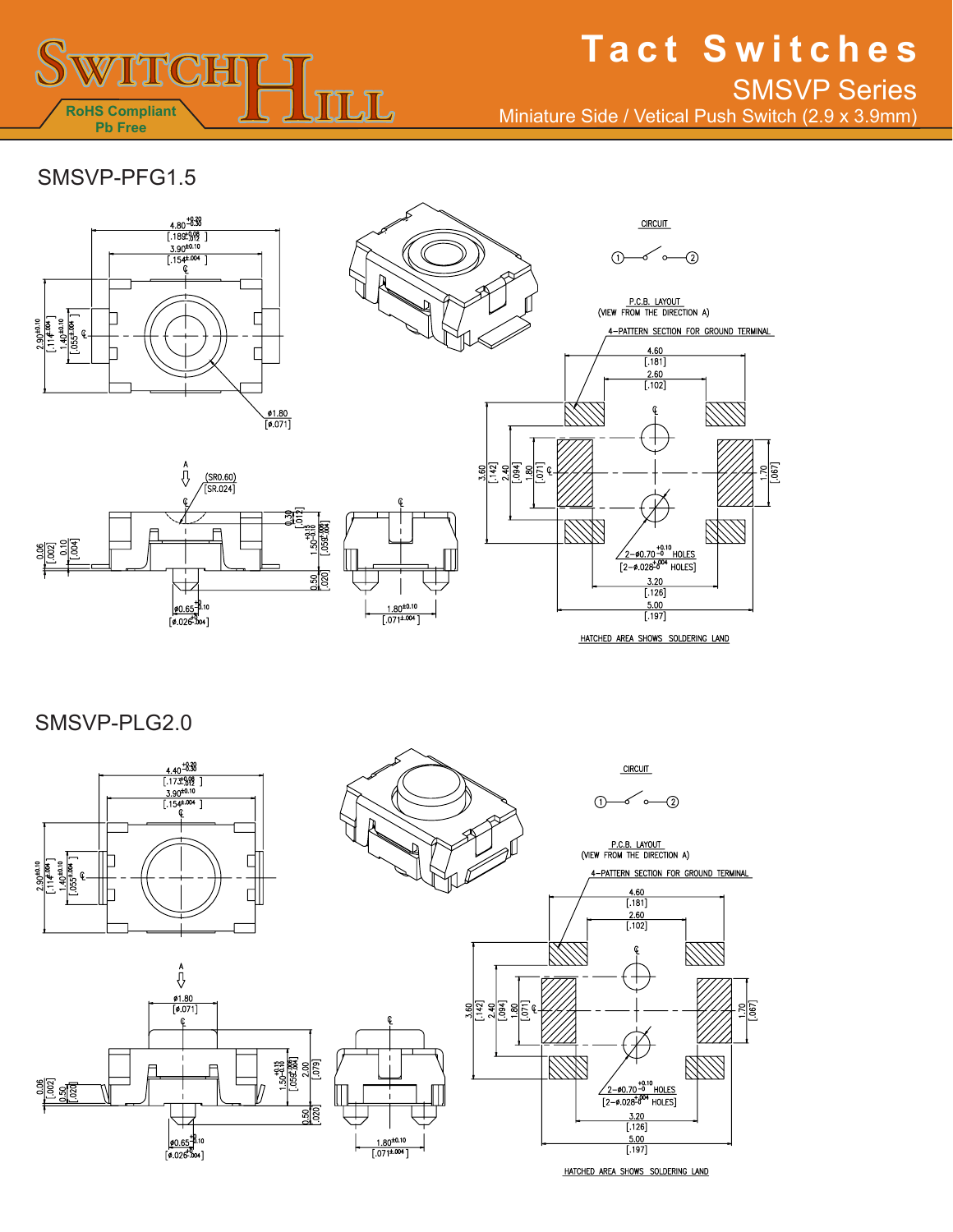

# **Tact Switches** SMSVP Series

Miniature Side / Vetical Push Switch (2.9 x 3.9mm)



SMSVP-PFG